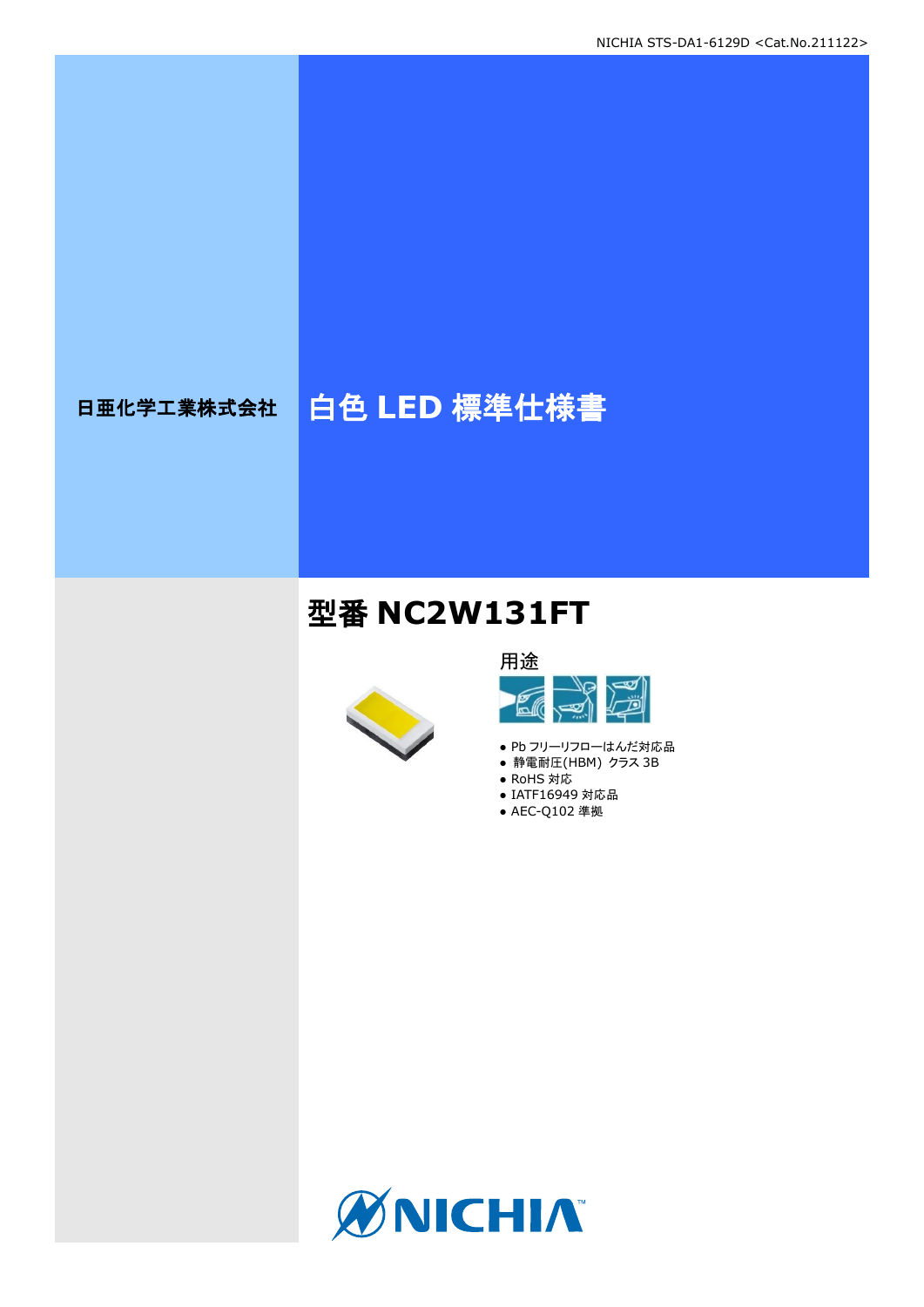### 規格

### (1) 絶対最大定格

| 項目        | 記号                 | 最大定格           | 単位 |
|-----------|--------------------|----------------|----|
| 順電流       | IF                 | 1500           | mA |
| パルス順電流    | $I_{FP}$           | 3000           | mA |
| 静電耐圧(HBM) | <b>VESD</b>        | 8              | kV |
| 逆方向許容電流   | $I_{R}$            | 85             | mA |
| 許容損失      | $P_D$              | 11.1           | W  |
| 動作温度      | $T_{\mathsf{opr}}$ | $-40 \sim 125$ | °C |
| 保存温度      | $T_{sta}$          | $-40 \sim 125$ | °C |
| ジャンクション温度 | Т١                 | 150            | °C |

\* TJ=25°C での値です。

\* 静電耐圧(HBM)は ANSI/ESDA/JEDEC JS-001 のクラス 3B です。

\* 動作温度ははんだ接合部温度(TS)での値です。

#### (2) 特性

| 項目   |     | 記号                   | 条件             | 最大<br>標準 |     | 単位   |
|------|-----|----------------------|----------------|----------|-----|------|
| 順電圧  |     | VF                   | $I_F = 1000mA$ | 6.6      |     |      |
| 光束   |     | $\Phi_{\rm v}$       | $I_F = 1000mA$ | 820      |     | lm   |
|      | X   |                      | $I_F = 1000mA$ | 0.3292   |     |      |
| 色度座標 |     | ۰                    | $I_F = 1000mA$ | 0.3439   |     | -    |
|      |     | $R_{\theta}$ JS_real |                | 2.0      | 2.4 |      |
|      | 熱抵抗 |                      |                | 1.3      | 1.6 | °C/W |

\* TJ=25°C での値です。順電圧、光束、色度座標は、パルス幅 0.05msec、デューティー比 1%の連続矩形波により測定しています。

\* 光束は、CIE 127:2007 に準拠した国家標準校正値と整合をとっています。

\* 色度座標は、CIE 1931 色度図に基づくものとします。

\* 熱抵抗 RθJS\_realは電力変換効率(ηe=38%)を考慮した値です。JESD51 をご参照ください。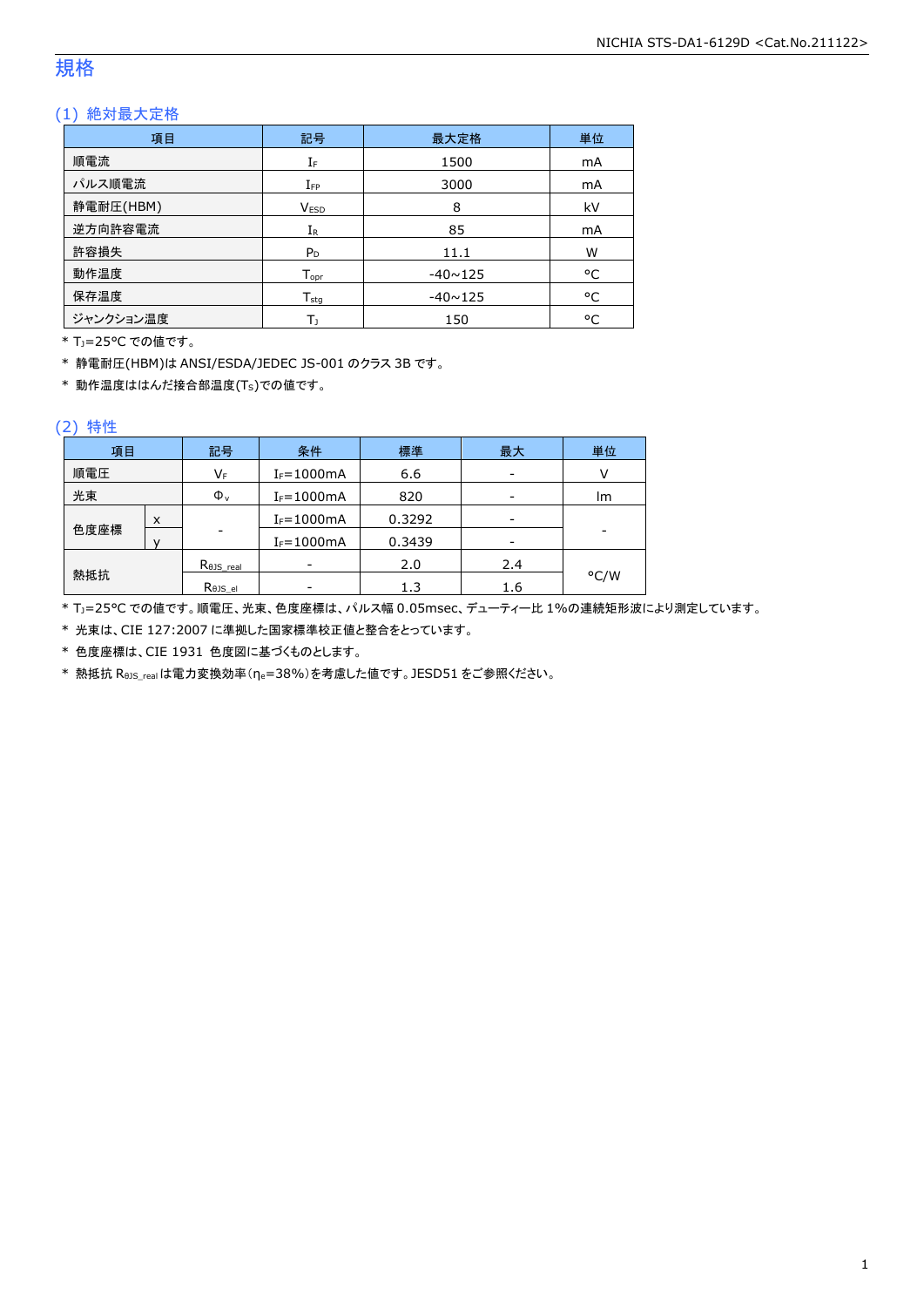## ランク分け

|                             | 項目   | ランク             | 最小  | 最大  | 単位 |
|-----------------------------|------|-----------------|-----|-----|----|
| 順電圧                         |      | $\qquad \qquad$ | 6   | 7   | ν  |
|                             |      | M850            | 850 | 900 |    |
| asw60, sw57<br>光束<br>sw65ba | M800 | 800             | 850 |     |    |
|                             |      | D760f2          | 760 | 800 |    |
|                             |      | M800            | 800 | 850 | Im |
|                             |      | M750            | 750 | 800 |    |
|                             |      | D730            | 730 | 750 |    |

### 色度範囲

|   | ランク asw60 |        |        |        |  |  |
|---|-----------|--------|--------|--------|--|--|
| x | 0.3163    | 0.3138 | 0.3296 | 0.3300 |  |  |
|   | 0.3181    | 0.3381 | 0.3526 | 0.3308 |  |  |

|   | ランク asw60 |        |        |        |  |        | ランク sw57 |        |        |
|---|-----------|--------|--------|--------|--|--------|----------|--------|--------|
| x | 0.3163    | 0.3138 | 0.3296 | 0.3300 |  | 0.3221 | 0.3207   | 0.3376 | 0.3366 |
|   | 0.3181    | 0.3381 | 0.3526 | 0.3308 |  | 0.3261 | 0.3462   | 0.3616 | 0.3369 |

|   | ランク sw65ba |        |        |        |  |  |
|---|------------|--------|--------|--------|--|--|
| x | 0.3100     | 0.3065 | 0.3218 | 0.3232 |  |  |
|   | 0.2928     | 0.3145 | 0.3304 | 0.3095 |  |  |

\* TJ=25°C での値です。パルス幅 0.05msec、デューティー比 1%の連続矩形波により測定しています。

\* 順電圧は±0.07V の公差があります。

\* 光束は±5%の公差があります。

\* 色度は±0.003 の公差があります。

\* 1 注文単位に対して上記のランクを納入します。又、その納入比率は問わないものとします。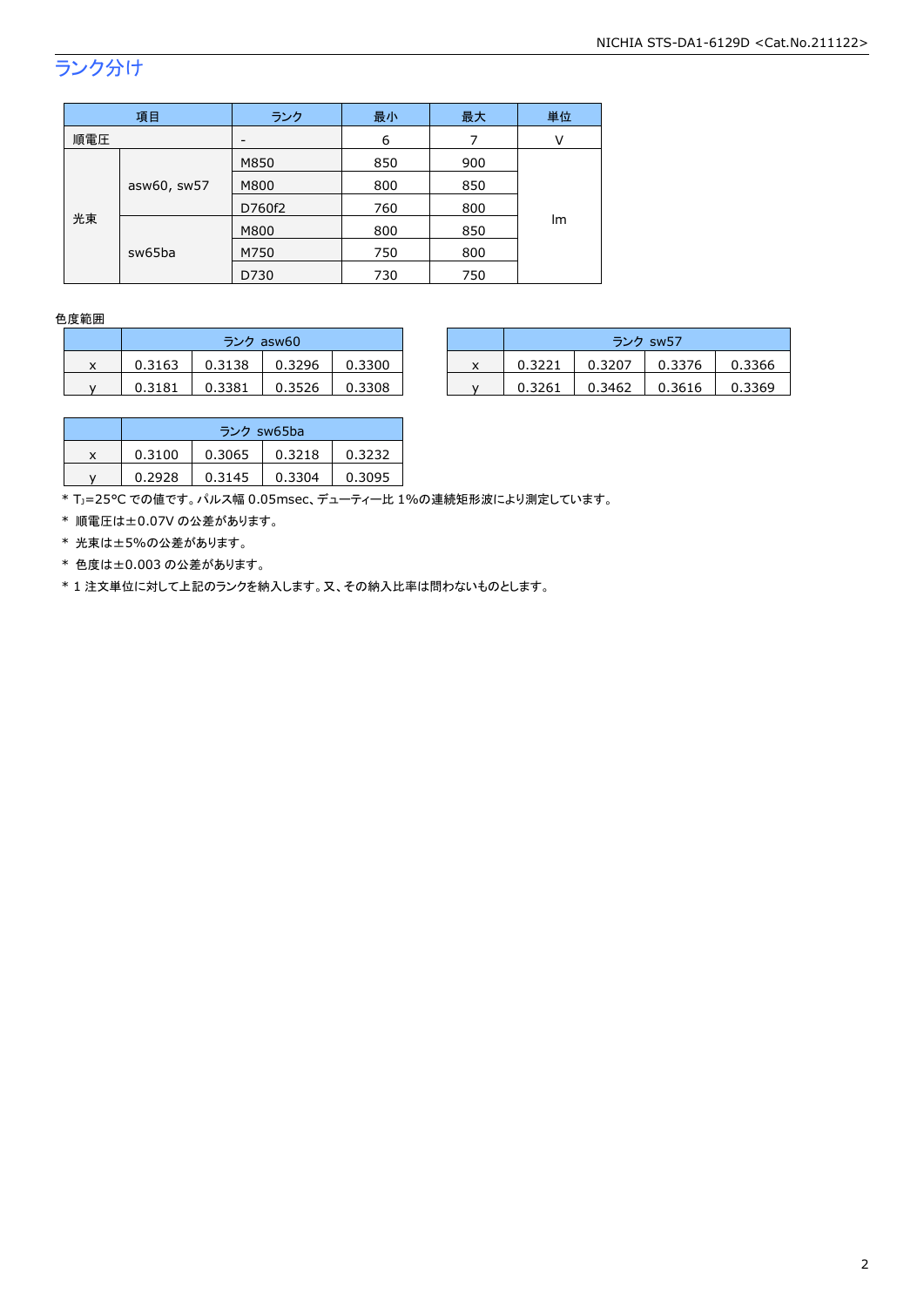色度図

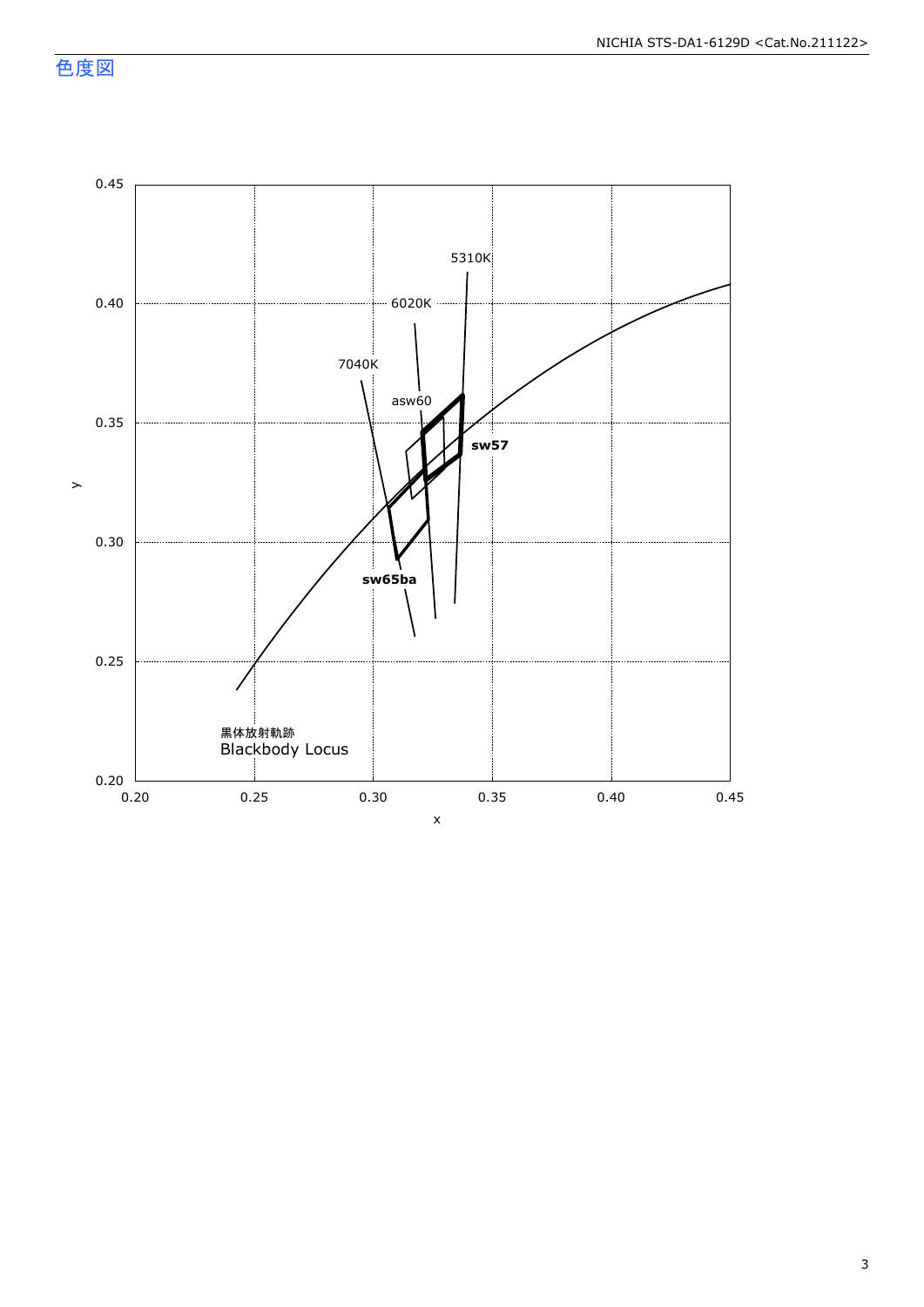### 外形寸法

Part No. NC2W131F

No. STS-DA7-17131A<br>(単位 Unit: mm,公差 Tolerance: ±0.05)



A

K A

ダイヒートシンク Die Heat Sink

 $\circ$ 

保護素子 Protection Device

The height of LED package is from the bottom of back electrode to the surface of emitting area. \* 製品高さは、裏面電極から発光エリアまでの寸法です。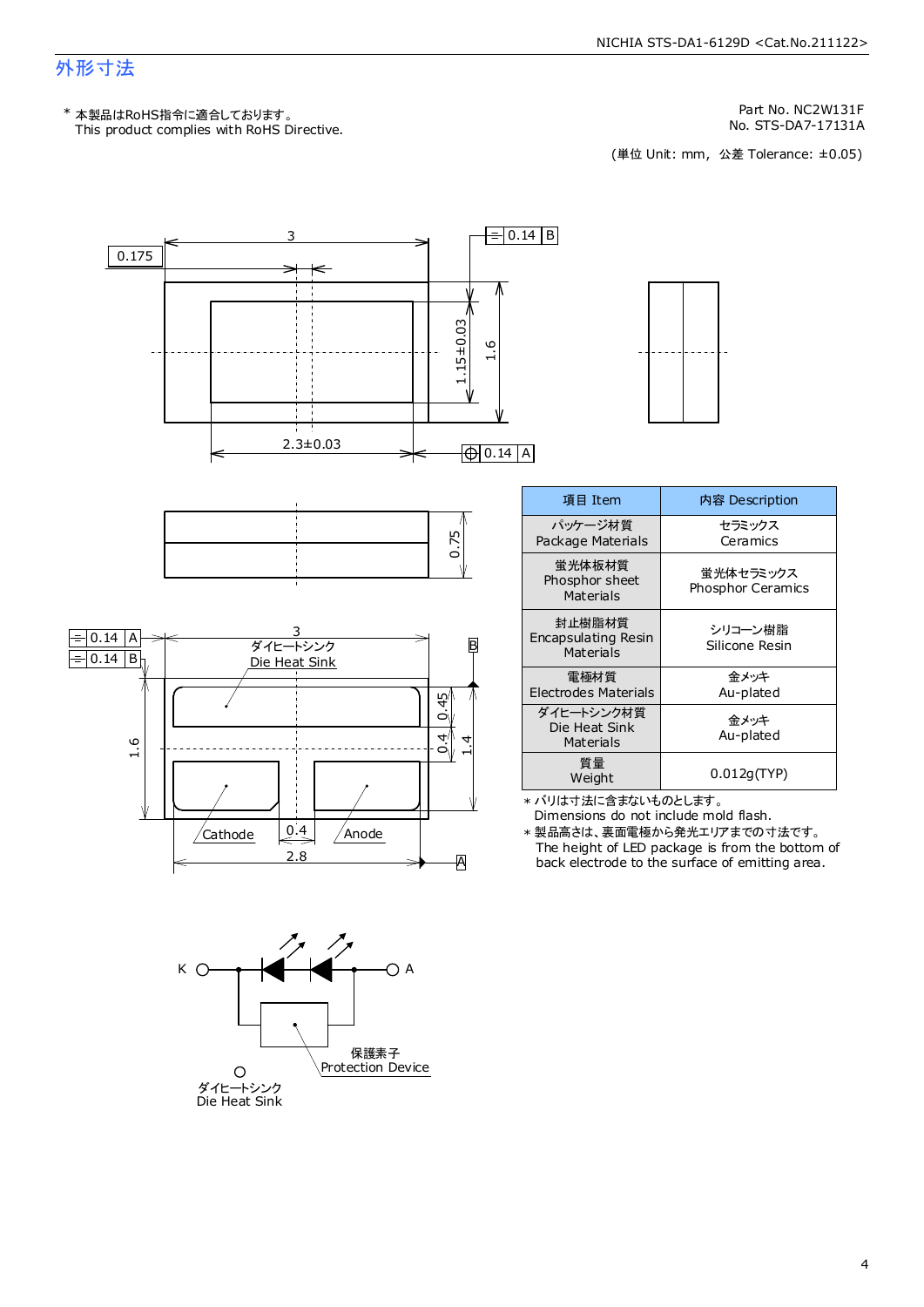#### NICHIA STS-DA1-6129D <Cat.No.211122>

### はんだ付け

● リフロー条件(Pb フリーはんだ使用時)







- \* 本製品は、リフロー対応品です。ディップはんだ、手はんだについては保証できません。
- \* リフローはんだは 2 回までとして下さい。
- \* ご使用のはんだ推奨条件を基にリフロープロファイルを設定して下さい。
- \* ピーク温度からの冷却温度勾配が緩やかになるように配慮して、急冷却を避けて下さい。
- \* 大気リフローの場合、リフロー時の熱や雰囲気の影響により、光学的劣化を起こすことがあります。リフローに際しては、窒素リフローを推奨します。
- \* 本製品は、発光面にセラミックスを用いているため、過度な力が加わると傷、欠け、割れ、製品の変形、断線や信頼性に影響を及ぼす恐れがあります。 推奨実装条件:

専用ノズルを推奨します。(下図ノズル図面参照)

ノズル接触部:

蛍光体板の中心。(以下の右から 2 番目の図参照)



 上図のように蛍光体板端を吸着すると欠け、割れ発生の原因となります。 実装圧力 3.5N/m㎡以下 ※但し、最大荷重 5N 以下 吸引圧力 8N/c ㎡以下(0.8kgf/c ㎡以下)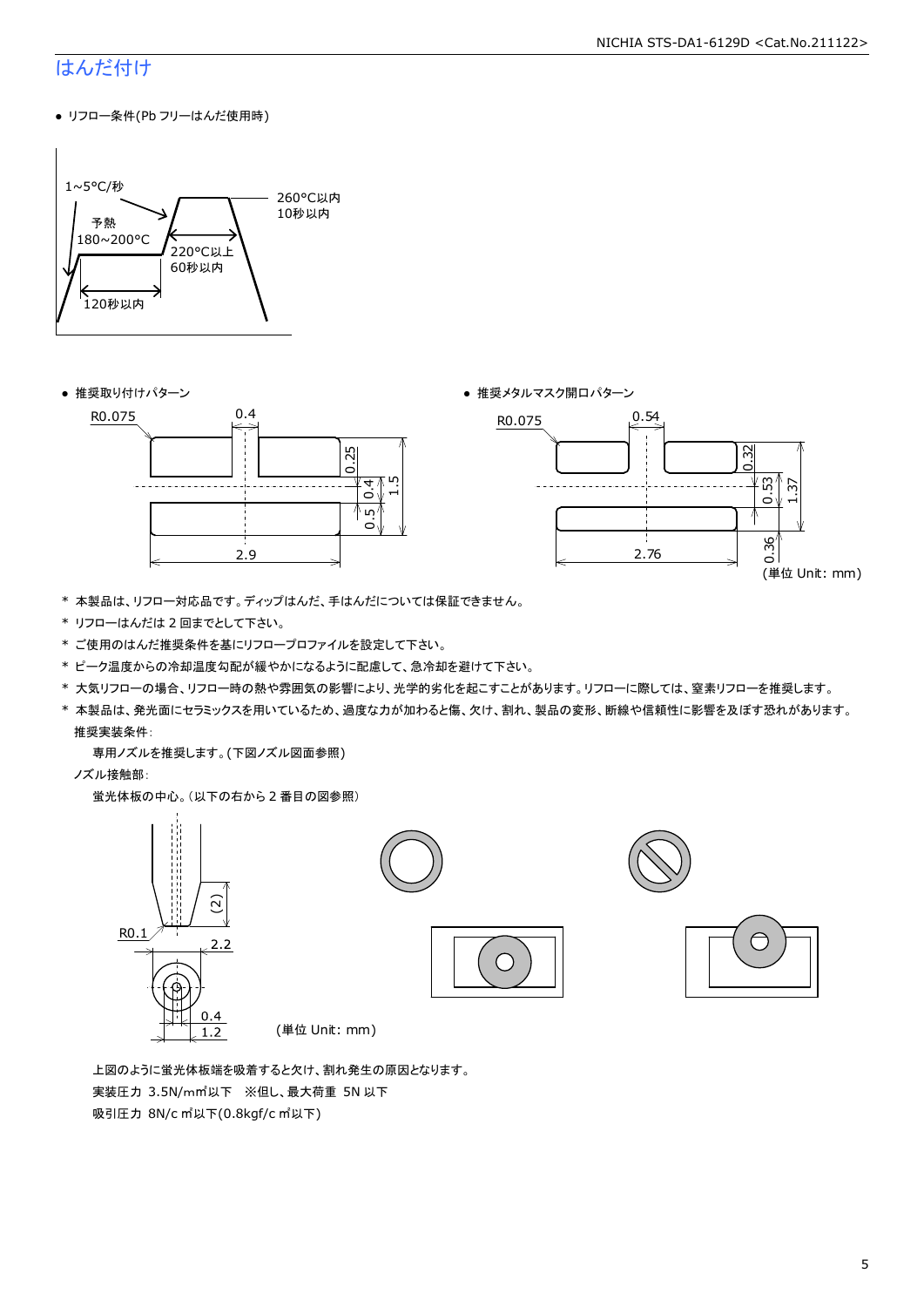- \* 基本的にはんだの取り付け後の修正は行わないで下さい。やむをえず修正する場合は、ホットプレートを使用して下さい。また、事前に修正による特性の 劣化のなきことを確認の上行って下さい。
- \* ダイヒートシンク部をはんだ実装して下さい。やむをえずできない場合は、熱伝導性の良い接着剤を使用して下さい。
- \* はんだ付け時、加熱された状態で LED にストレスを加えないで下さい。
- \* 実装機を使用する場合は、本製品にあった吸着ノズルを選定下さい。
- \* あくまで推奨ランドは LED を問題無く取り付けられるランドサイズとなっています。高密度実装などで実装精度が必要となる場合は、それに適したランド形 状を検討下さい。
- \* フラックスを使用する場合はノンハロゲンタイプを推奨します。また LED に直接フラックスがかかるような工程設計は行わないで下さい。
- \* 取り付けパターンに対して、はんだ種類及びはんだ塗布量が問題ないことを事前に確認して下さい。
- \* 電極パターンが全てパッケージの裏面にあるため、はんだ部が外観では確認できません。貴社にてはんだ条件を充分に確認の上でご使用下さい。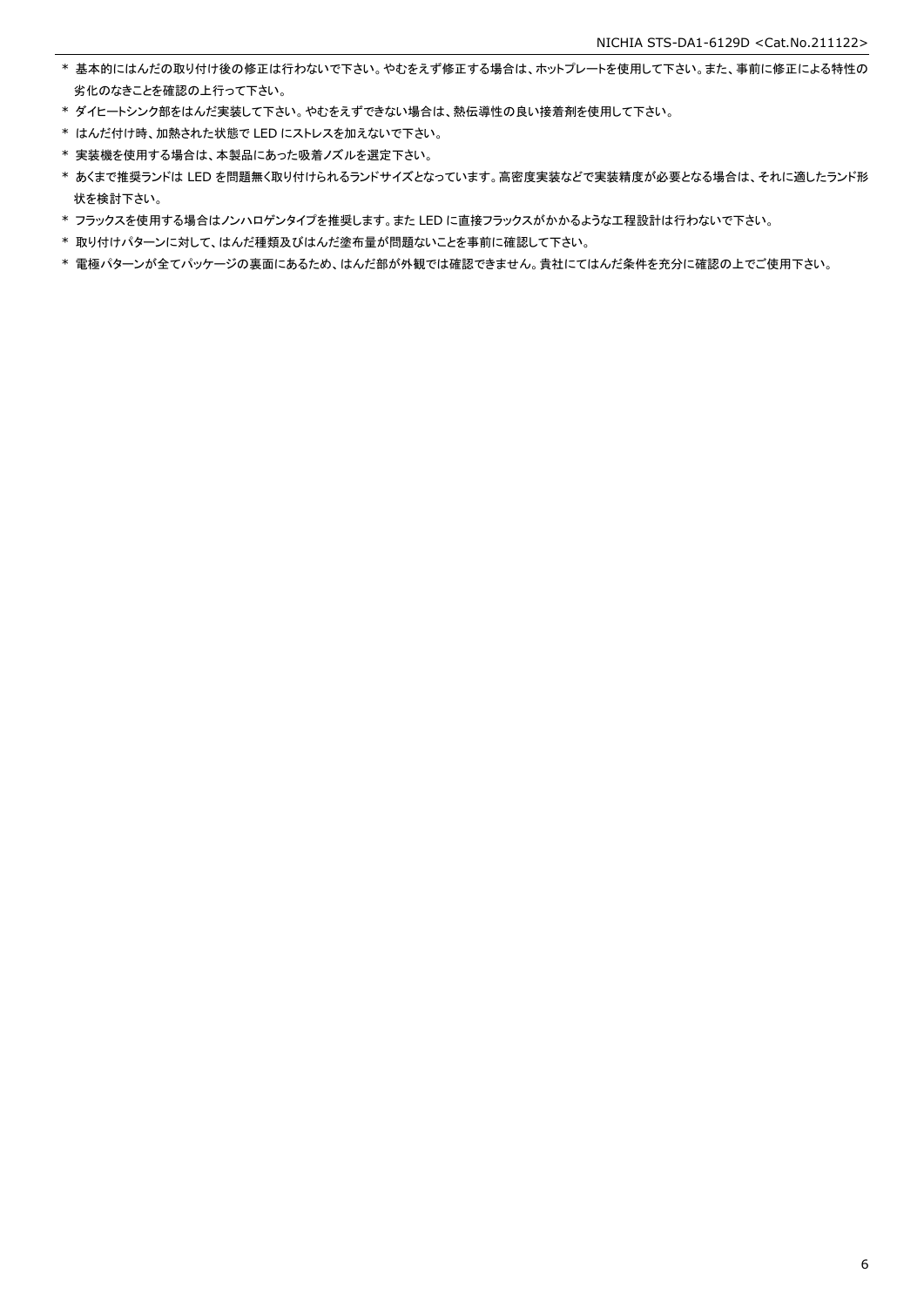

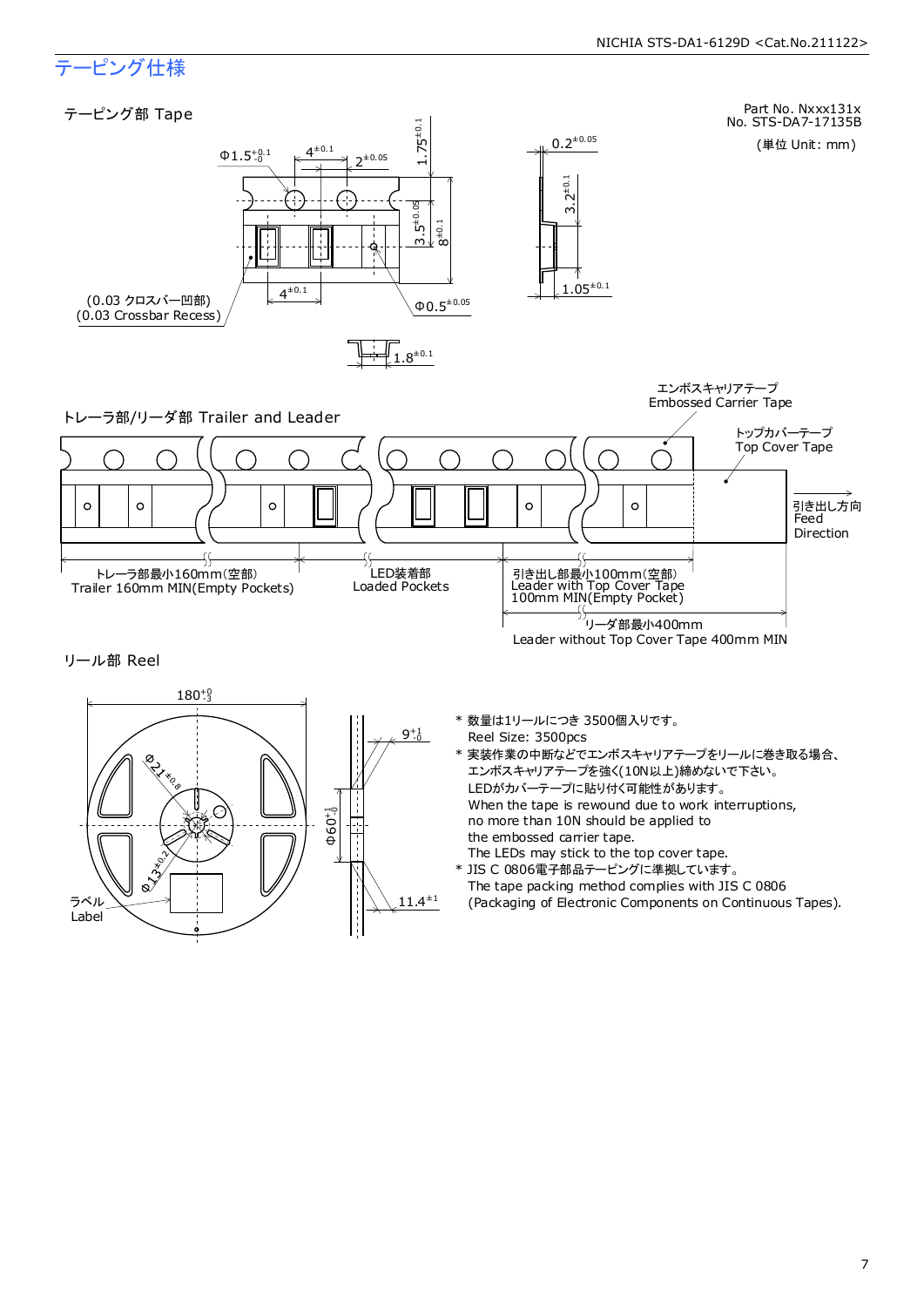### 梱包仕様

Reels are shipped with desiccants in heat-sealed moisture-proof bags. シリカゲルとともにリールをアルミ防湿袋に入れ、熱シールにより封をします。

No. STS-DA7-0006F Part No. Nxxxxxxx



Label ラベル  $\mathscr{D}$ NICHIA XXXX LED PART NO.: **Nxxxxxxx** \*\*\*\*\*\*\* LOT: YMxxxx-RRR QTY.: PCS<br>RoHS INAKA, ANAN, TOKUSHIMA, JA

Moisture-proof bags are packed in cardboard boxes with corrugated partitions. アルミ防湿袋を並べて入れ、ダンボールで仕切ります。





- 客先型名が設定されていない場合は空白です。 客先型名を\*\*\*\*\*\*\*で示します。 If not provided, it will not be indicated on the label. \*\*\*\*\*\*\* is the customer part number.
- For details, see "LOT NUMBERING CODE" in this document. ロット表記方法についてはロット番号の項を<br>参照して下さい。 \*
- The label does not have the RANK field for un-ranked products. ランク分けがない場合はランク表記はありません。 \*
- Products shipped on tape and reel are packed in a moisture-proof bag. They are shipped in cardboard boxes to protect them from external forces during transportation. 本製品はテーピングしたのち、輸送の衝撃から保護するためダンボールで梱包します。 \*
- Do not drop or expose the box to external forces as it may damage the products. 取り扱いに際して、落下させたり、強い衝撃を与えたりしますと、製品を損傷させる原因になりますので注意して下さい。 \*
- Do not expose to water. The box is not water-resistant. ダンボールには防水加工がされておりませんので、梱包箱が水に濡れないよう注意して下さい。 \*
- \* Using the original package material or equivalent in transit is recommended. 輸送、運搬に際して弊社よりの梱包状態あるいは同等の梱包を行って下さい。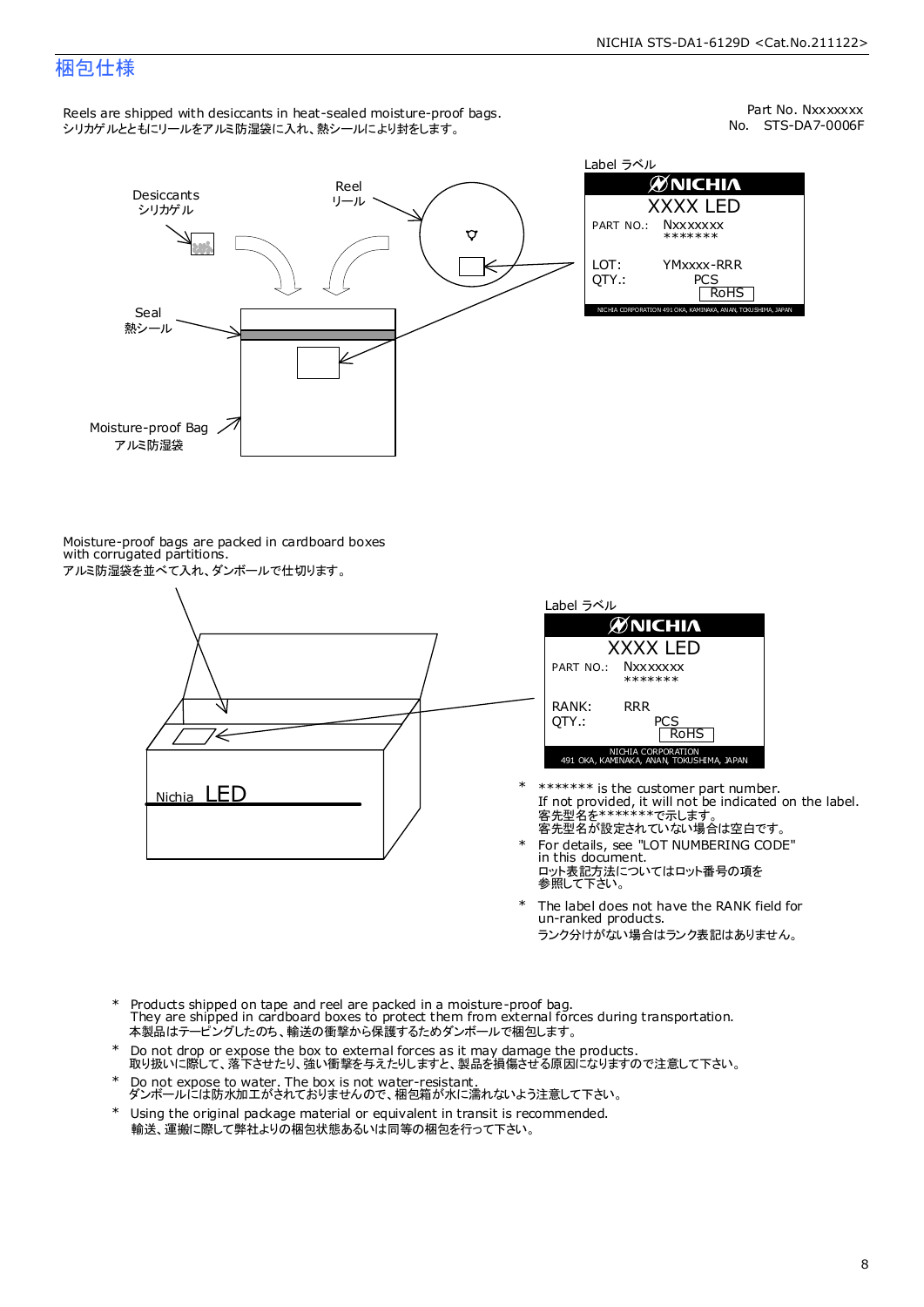### ロット番号

ロット番号は以下のように英数字で表記します。

- YMxxxx RRR
- Y 製造年

| 年    |   |
|------|---|
| 2020 | Κ |
| 2021 |   |
| 2022 | м |
| 2023 | Ν |
| 2024 | 0 |
| 2025 | P |

#### M - 製造月

| 月          | M | Ħ  | M |
|------------|---|----|---|
|            |   |    |   |
|            |   | R  | 8 |
| 3          | З | 9  | q |
|            |   | 10 | А |
|            |   | 11 | R |
| $\epsilon$ | F | 12 |   |

 xxxx-当社管理番号 RRR-色度ランク、光束ランク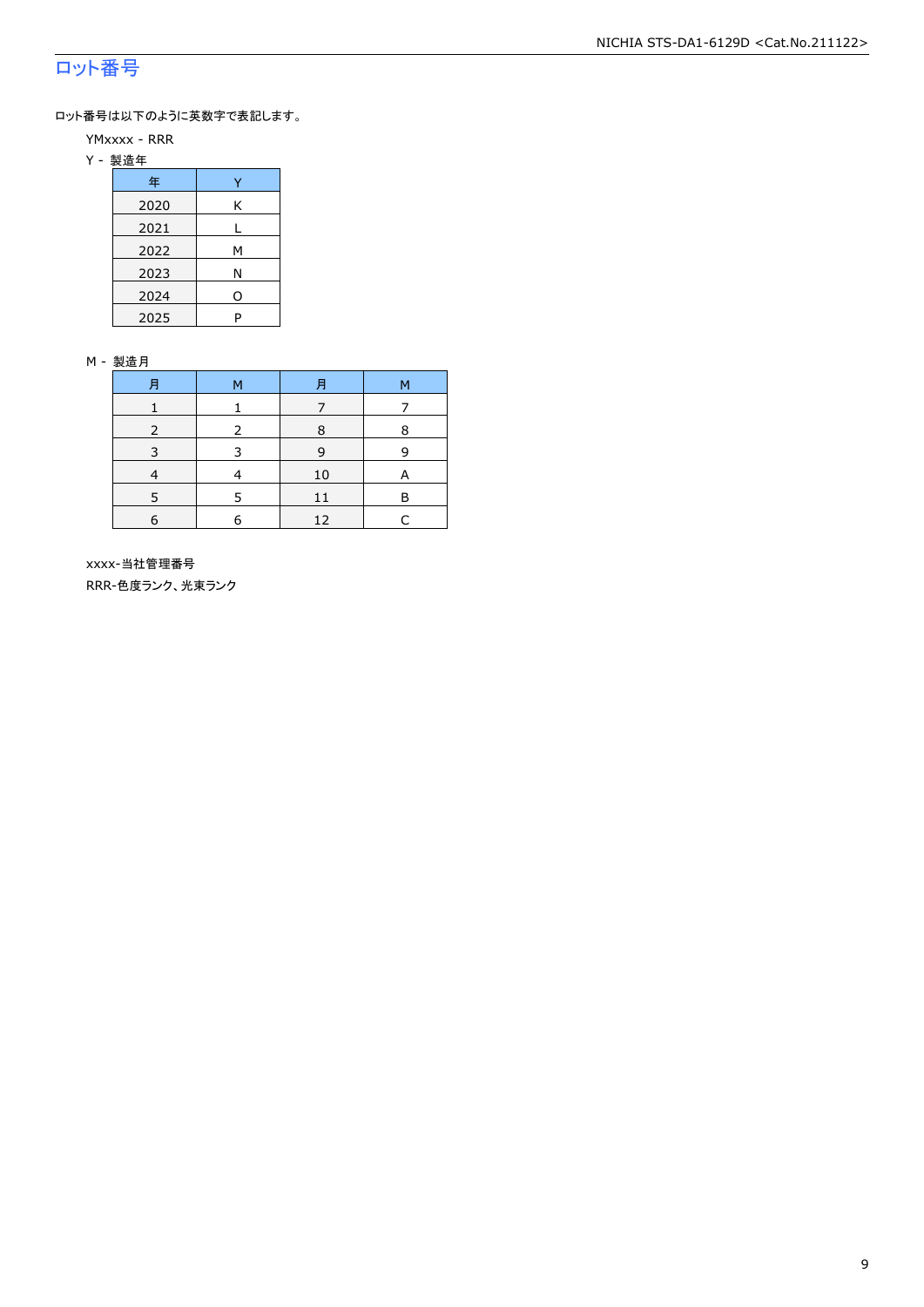### ディレーティング特性

Part No. NC2W131F No. STS-DA7-17615



**Solder Temperature(Cathode Side) vs Allowable Forward Current** はんだ接合部温度**(**カソード側**)-**許容順電流特性

Pulse Width(s) パルス幅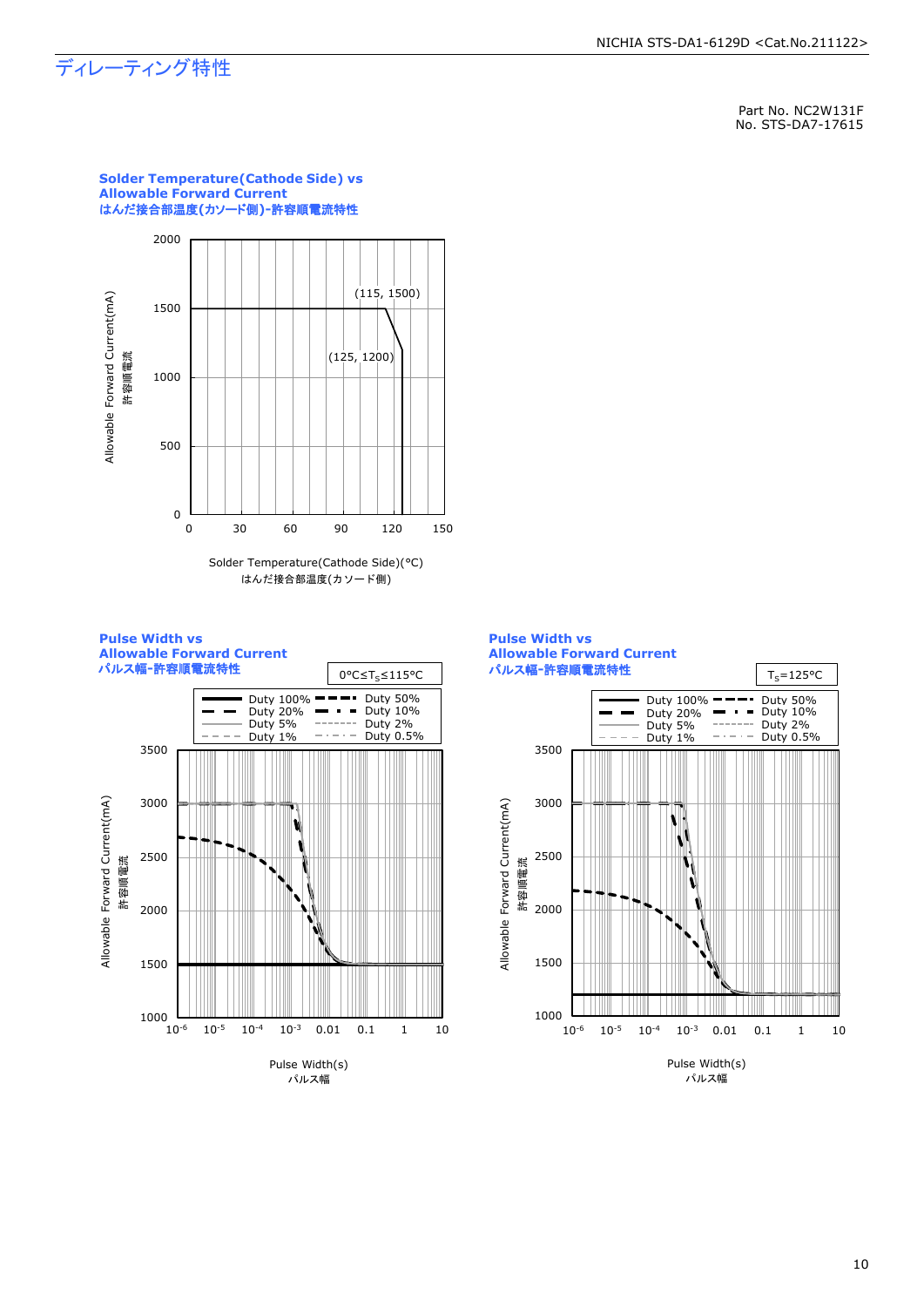### 光学特性

\* All characteristics shown are for reference only and are not guaranteed. 本特性は参考です。

Part No. NC2W131F No. STS-DA7-17132B

\* Characteristics measured in a continuous square wave pulse mode with a pulse width of 0.05msec and a duty cycle of 1%. パルス幅0.05msec、デューティー比1%の連続矩形波により測定しています。





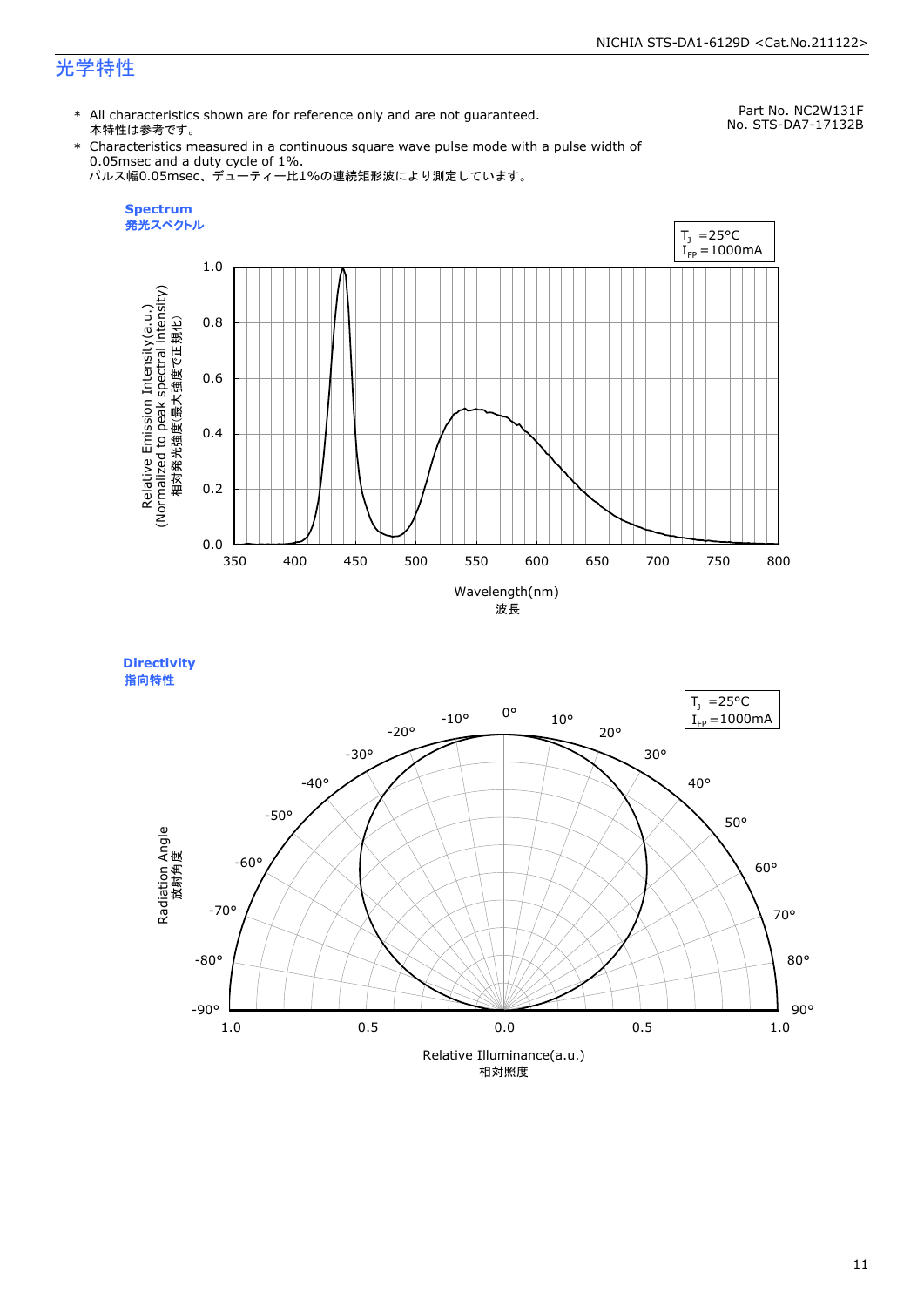### 電流温度特性

\* All characteristics shown are for reference only and are not guaranteed. 本特性は参考です。

Part No. NC2W131F No. STS-DA7-17133B

\* Characteristics measured in a continuous square wave pulse mode with a pulse width of 0.05msec and a duty cycle of 1%.

パルス幅0.05msec、デューティー比1%の連続矩形波により測定しています。





**Forward Current vs** 

**Relative Luminous Flux**





**Junction Temperature vs**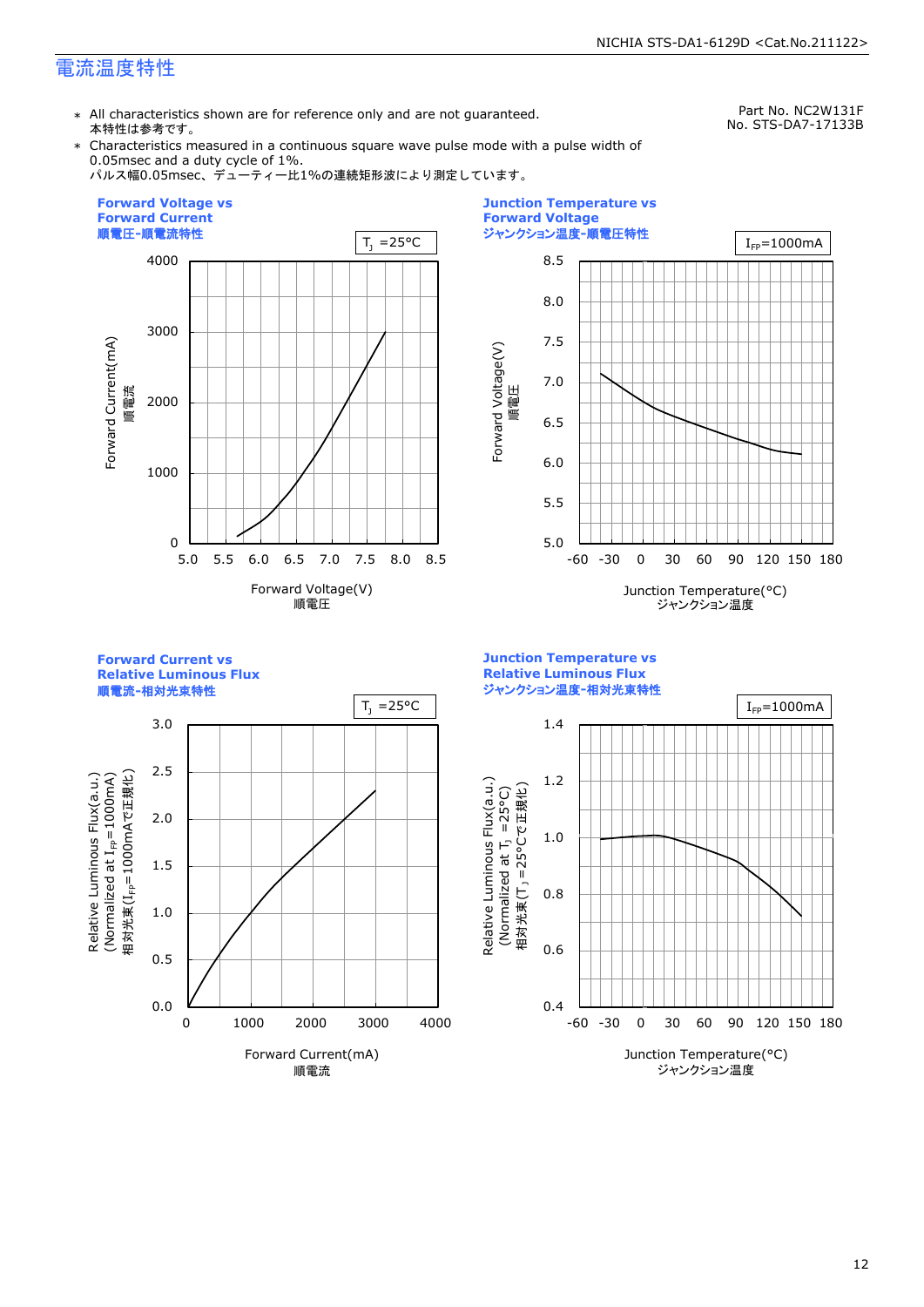### 電流温度特性

\* All characteristics shown are for reference only and are not guaranteed. 本特性は参考です。

Part No. NCxW131Fx No. STS-DA7-16893B

\* Characteristics measured in a continuous square wave pulse mode with a pulse width of 0.05msec and a duty cycle of 1%.





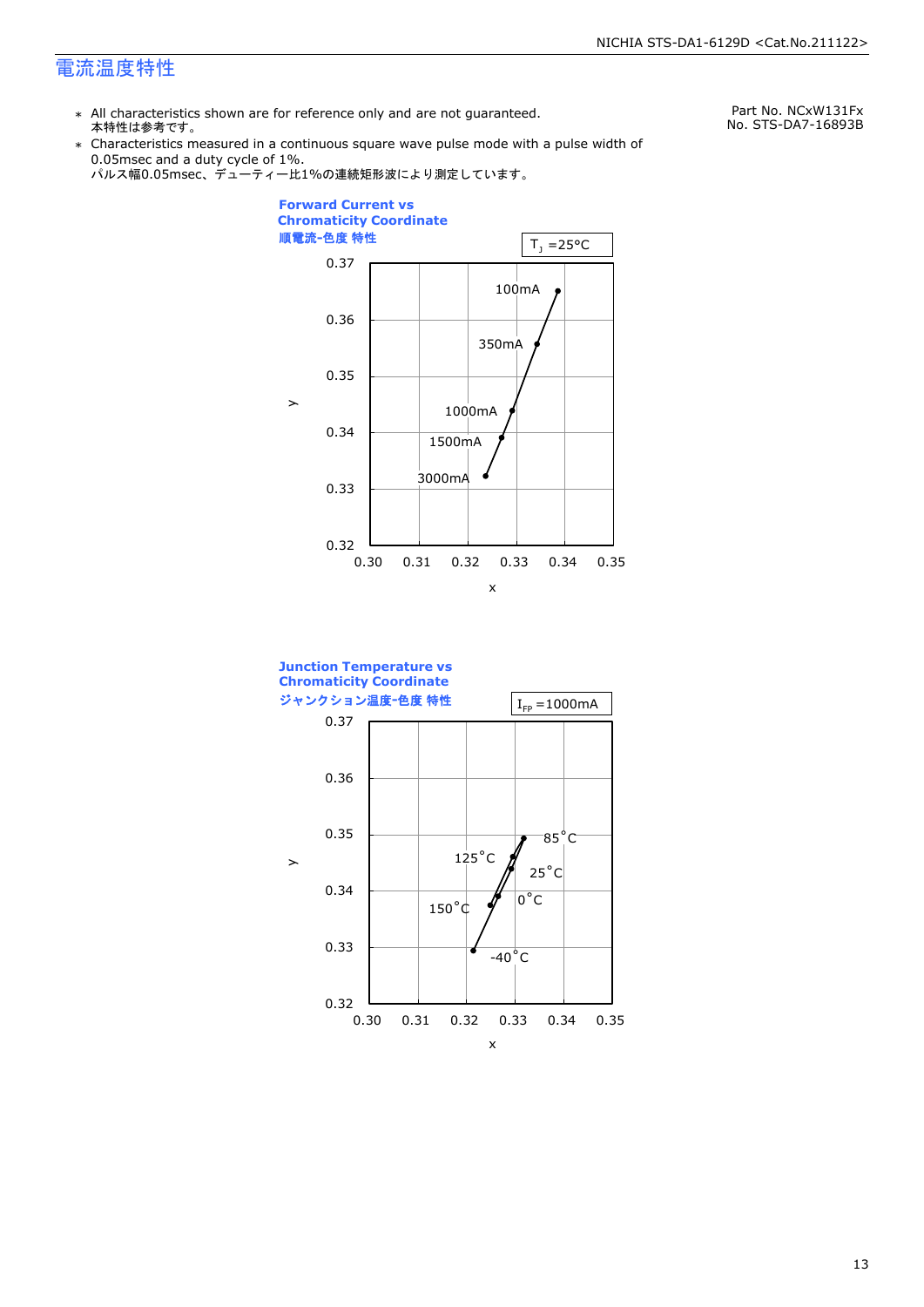### 信頼性

### (1) 試験項目と試験結果

| 試験項目                | 参照規格                             | 試験条件                                                                   | 試験時間      | 故障判定<br>基準 No. | 故障数/試験数 |
|---------------------|----------------------------------|------------------------------------------------------------------------|-----------|----------------|---------|
| はんだ耐熱性<br>(リフローはんだ) | <b>JEITA ED-4701</b><br>300 301  | T <sub>sld</sub> =260°C, 10 秒, 2 回<br>(前処理 85℃, 60%, 168 時間)           |           | #1             | 0/10    |
| はんだ付け性              | <b>JEITA ED-4701</b><br>303 303A | $T_{\text{std}} = 245 \pm 5^{\circ}$ C, 5 秒<br>鉛フリーはんだ(Sn-3.0Ag-0.5Cu) |           | #2             | 0/10    |
| 熱衝撃(気相)             |                                  | -40°C(15 分)~125°C(15 分)                                                | 1000 サイクル | #1             | 0/22    |
| 高温連続動作              |                                  | $T_A = 85^{\circ}$ C, I <sub>F</sub> =1200mA                           | 1000 時間   | #1             | 0/10    |
| 高温高湿点滅動作            |                                  | $T_A = 85^{\circ}$ C, RH = 85%<br>I <sub>F</sub> =1200mA(30 分 ON/OFF)  | 1000 時間   | #1             | 0/10    |
| 静雷破壊                | ANSI/ESDA/<br>JEDEC JS-001       | HBM, 8kV, 1.5kΩ, 100pF, 順逆 1 回                                         |           | #1             | 0/10    |

注記:

1) 熱抵抗 RθJA≈8℃/W

2) 測定は LED が常温に戻ってから行います。

### (2) 故障判定基準

| 基準 No. | 項目                 | 条件                       | 判定基準            |
|--------|--------------------|--------------------------|-----------------|
|        |                    |                          | <初期値×0.9        |
|        | 順電圧(VF)            | $I_F = 1000$ mA          | >初期値×1.1        |
| #1     |                    |                          | <初期値×0.8        |
|        | 光束( $\Phi_{\nu}$ ) | $I_F = 1000$ mA          | >初期値×1.2        |
| #2     | はんだぬれ性             | $\overline{\phantom{a}}$ | はんだぬれ面積率が 95%未満 |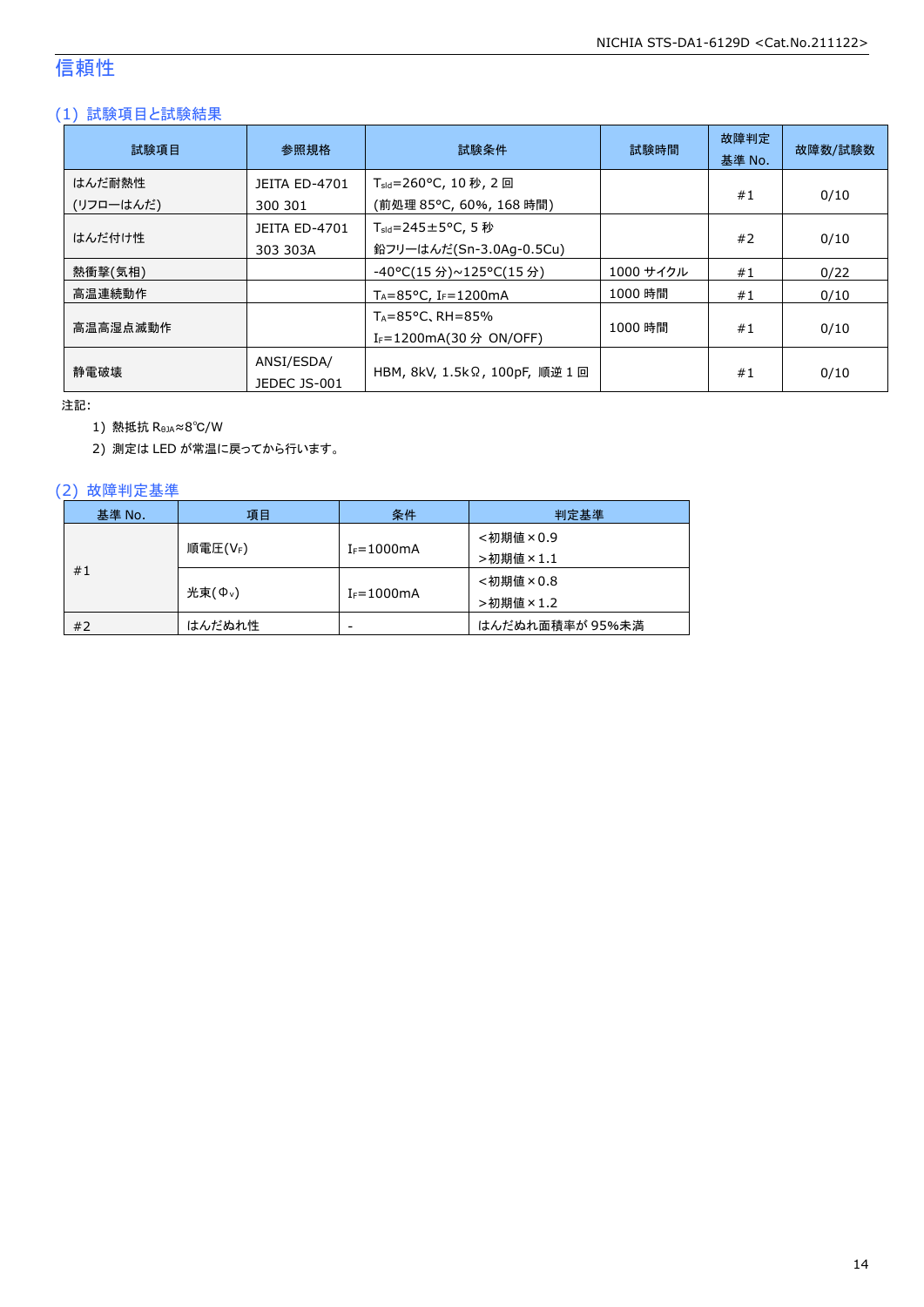### 注意事項

#### (1) 保管

| 条件 |           | 温度                                    | 湿度       | 期間        |
|----|-----------|---------------------------------------|----------|-----------|
|    | アルミ防湿袋開封前 | $30^{\circ}$ C<br><del>ג</del> ו<br>以 | 90%RH 以下 | 納入日より1年以内 |
| 保管 | アルミ防湿袋開封後 | $30^{\circ}$ C<br>以下                  | 70%RH 以下 | 年以内       |

● 本製品は、MSL2 に相当します。MSL については IPC/JEDEC STD-020 をご確認下さい。

- 本製品は、パッケージに吸収された水分がはんだ付け時の熱で気化膨張することにより、界面の剥離が発生し光学的劣化を起こす可能性があります。そ のためお客様にて実装するまでの、吸湿量を最小限に抑えるため防湿梱包を実施しております。アルミ防湿袋に入っているシリカゲルは吸湿が進むと青 色から赤色へ変色します。
- アルミ防湿袋を開封後は上記の条件を越えないようにはんだ付けを完了下さい。万一未使用の LED が残った場合は、シリカゲル入り密閉容器等で保管 下さい。なお当社防湿袋に戻し、再封印することを推奨します。
- 電極部分は、金メッキが施されております。腐食性ガス等を含む雰囲気にさらされますと、メッキ表面が変質し、はんだ付け性に問題が生じる事がありま す。保管時は密閉容器等で保管して下さい。なお当社防湿袋に戻し、再封印することを推奨します。
- 実機に使用する部材(パッキン、接着剤など)については、メッキ表面への影響を考慮して、硫黄成分を含有しているものの使用を避けて下さい。メッキの 表面異常は、導通・接続不良に繋がる可能性があります。また、パッキンを使用する場合は、シリコーンゴム材質のものを推奨します。その際、低分子量 のシロキサンによる機器の接点不良に注意して下さい。
- 急激な温度変化のある場所では、結露が起こりますので温度変化の少ない場所に保管して下さい。
- 埃の多い環境での保管は避けて下さい。
- 直射日光や室温を超えるような環境に長期間さらさないで下さい。

#### (2) 使用方法

● LED 毎に絶対最大定格を超えないように回路設計を行って下さい。LED 毎に定電流駆動することを推奨致します。また定電圧駆動する場合は、(A)の回 路は LED の順電圧の影響により LED に流れる電流がばらつく可能性がありますので、(B)の回路を推奨します。



- 本製品は、順方向電流駆動でご使用下さい。また、非点灯時には順逆とも電圧がかからないように配慮下さい。特に逆電圧が連続的に加わる状態は、マ イグレーションを発生させる可能性があり、素子にダメージを与える場合がありますので避けて下さい。長時間使用しない場合は、安全のために必ず主電 源スイッチを切って下さい。
- 本製品は LED の諸特性が安定する定格電流の 10%以上でご使用されることを推奨します。
- 雷サージなどの過電圧が LED に加わらないようにして下さい。
- 屋外で使用される場合は、十分な防水対策、湿度対策、塩害対策を施してご使用下さい。

#### (3) 取り扱い上の注意

- 素手で本製品を取り扱わないで下さい。表面が汚れ、光学特性に影響を及ぼすことがあります。また場合によっては、製品の変形や断線が起こり、不灯 の原因になることがあります。
- ピンセットで本製品を取り扱う場合は、製品へ過度な圧力を掛けないようにして下さい。樹脂部の傷、欠け、剥がれ、製品の変形や断線が起こり、不灯の 原因となります。
- 本製品を落下させてしまった場合には、製品の変形などが発生することがありますのでご注意下さい。
- 本製品の実装後に基板は積み重ねしないで下さい。実装した基板を重ねると、基板が樹脂部に衝撃を与え樹脂部の傷、欠け、剥がれ、変形・断線、LED 剥がれが発生し、不灯の原因になります。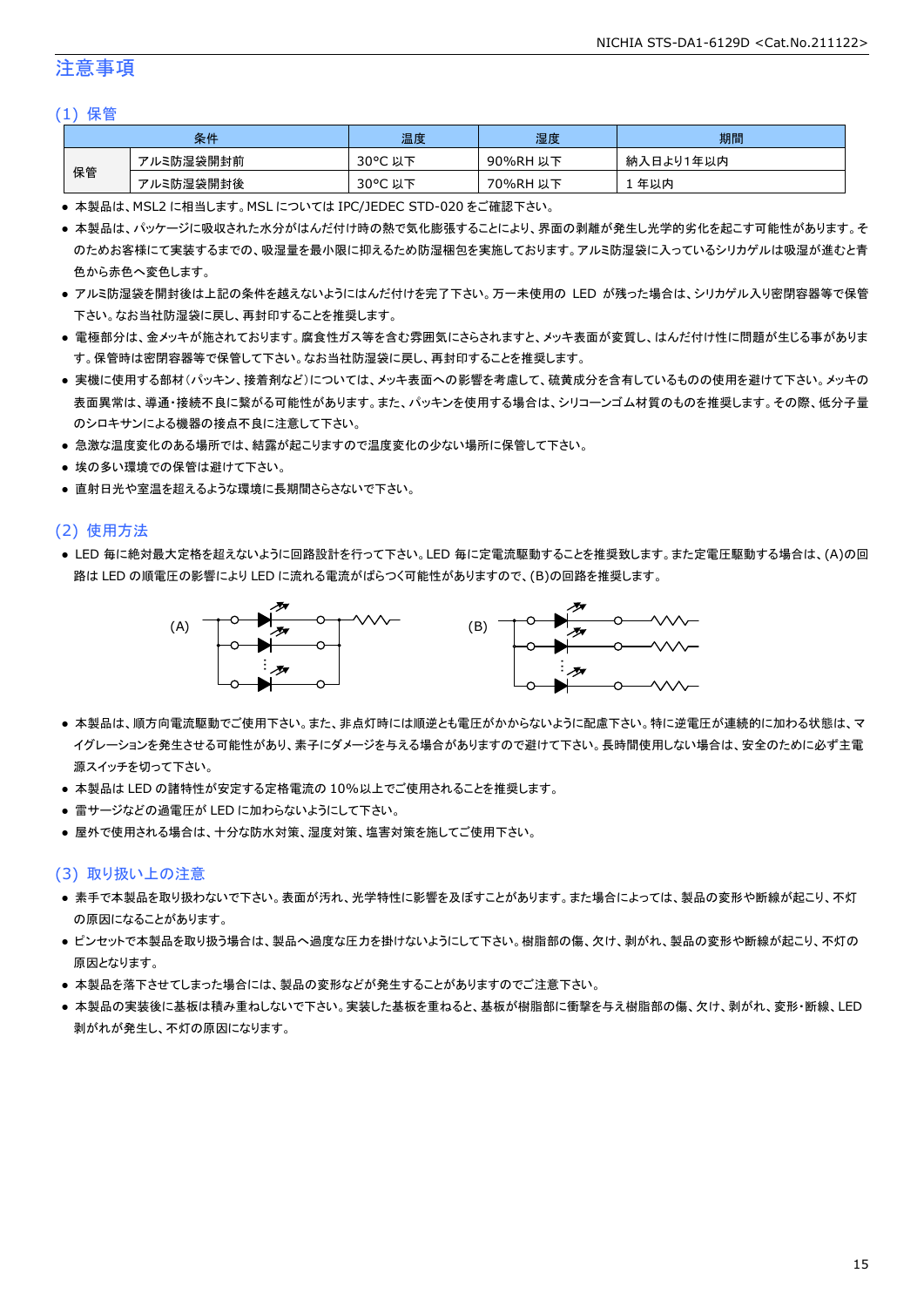### (4) 設計上の注意

- LED を基板にはんだ付けした後の基板分割工程などで基板が曲がると、パッケージ割れが発生することがありますので基板のたわみやねじりに対して極 力ストレスの加わらないような LED 配置にして下さい。
- 基板分割部では LED の取り付け位置によって機械的ストレスが変化しますので、最もストレスが加わらないような位置に配置して下さい。
- 基板分割時は、手割りを避け、専用治具にて行って下さい。
- LED 周辺で使用する部材(筐体、パッキン、接着剤、2 次レンズ、レンズカバー、グリスなど)から放出された揮発性有機化合物は、LED の発光面を透過す る可能性があります。特に密閉に近い状態では、これらの揮発性有機化合物が熱や光子エネルギーにさらされると変色が起こり LED の光出力が大幅に 低下したり、色ずれが発生する可能性があります。また、空気の循環をよくすることで、光出力の低下や色ズレが改善されることがあります。予め実機点灯 試験による光学評価で異常なきことの確認をお願いします。
- はんだ種類や基板仕様の組み合わせ等によっては、使用時の熱ストレスによりはんだクラックが発生する恐れがあります。基板仕様は、基材や絶縁層の 種類、製品取り付けパターンのデザインなど、多数の組み合わせがあるため、事前検証を想定している最終製品にて行ってください。
- 金属ベース基板を使用する際には事前検証を十分行って下さい。使用時の熱ストレスによりはんだクラックが発生する恐れがあります。金属ベース基板 の絶縁層は、低弾性絶縁層を推奨します。
- 基板の製品取り付けパターン部及び製品直下部には、ソルダーレジストがかからない構造(下図参照、 Non Solder Mask Defined パッド(以下 NSMD))を推奨します。



### (5) 静電気に対する取り扱い

● 本製品は静電気やサージ電圧に敏感で、素子の損傷や信頼性低下を起こすことがあります。取り扱いに際しては、以下の例を参考に静電気対策を十分 行って下さい。

 リストストラップ、導電性衣類、導電靴、導電性床材等による電荷の除去 作業区域内の装置、治具等の接地による電荷の除去

導電性材料による作業台、保管棚等の設置

- 使用機器、治具、装置類や作業区域内は適切に接地をして下さい。また、実装される機器等についてもサージ対策の実施を推奨します。
- 治具、装置類にガラスやプラスチックなどの絶縁体を使用される場合は以下の例を参考に対策を十分行って下さい。

 導電性材料による導電化 加湿による帯電防止

除電器(イオナイザ)による電荷の中和

- 本製品を機器に実装後、特性検査をする際には、静電気による損傷の有無も併せて確認して頂くようお願いします。電流を下げて(1mA 以下推奨)順電 圧検査又は発光検査を実施することで、損傷の有無は検出できます。
- 損傷した LED には、順方向の立ち上がり電圧が低下する、低電流で発光しなくなる等の異常が現れます。 不合格判定基準: (VF<4.0V at IF=0.5mA)

#### (6) 熱の発生

- 本製品をご使用の際は、熱の発生を考慮して下さい。通電時の素子の温度上昇は、実装する基板の熱抵抗や本製品の集合状態により変化します。熱の 集中を避け、本製品周囲の環境条件により最大ジャンクション温度(TJ)を超えることがないよう配慮下さい。
- 本製品周囲の温度条件(TA)により使用電流を決め放熱等の処理を施して下さい。